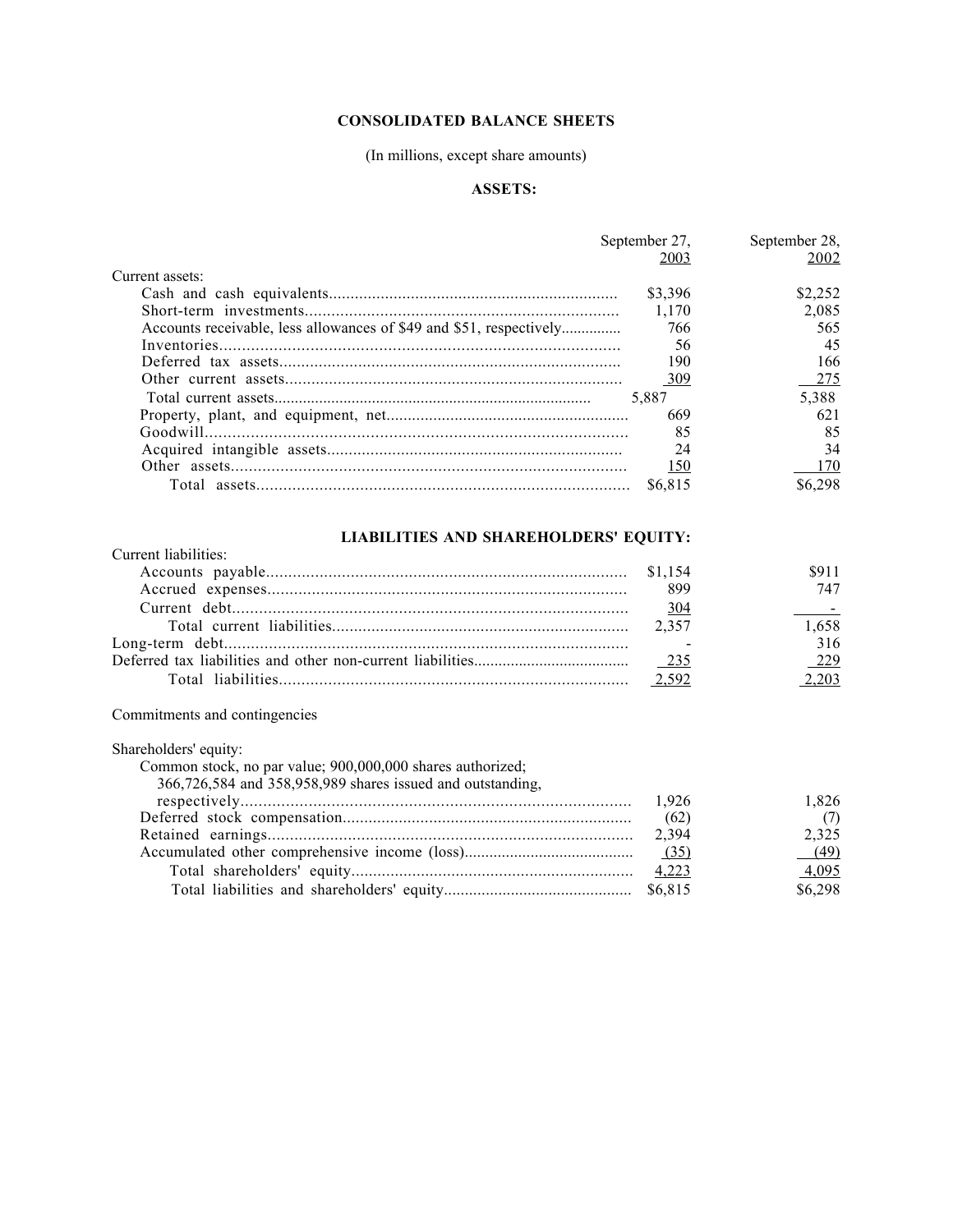## CONSOLIDATED STATEMENTS OF OPERATIONS

## (In millions, except share and per share amounts)

|                                                                                                                                                                                   | THREE MONTHS ENDED                   |                                    | TWELVE MONTHS ENDED                                 |
|-----------------------------------------------------------------------------------------------------------------------------------------------------------------------------------|--------------------------------------|------------------------------------|-----------------------------------------------------|
| September 27,<br>2003                                                                                                                                                             | September 28,<br><u>2002</u>         | September 27,<br>2003              | September 28,<br>2002                               |
| \$1,715<br>1,259<br>456                                                                                                                                                           | \$1,443<br>1,062<br>381              | \$6,207<br>4,499<br>1,708          | \$5,742<br>4,139<br>1,603                           |
| Operating expenses:<br>111<br>Selling, general, and administrative<br>314<br>Purchased in-process research and development<br>$\sim$ $-$<br>Total operating expenses<br>425<br>31 | 116<br>278<br>6<br>-1<br>401<br>(20) | 471<br>1,212<br>26<br>1,709<br>(1) | 446<br>1,109<br>30<br>$\overline{1}$<br>1,586<br>17 |
| 8<br>Gain (loss) on non-current investments, net<br>16<br>Total interest and other income, net<br>24                                                                              | (65)<br>25<br>(40)                   | 10<br>83<br>93                     | (42)<br>112<br>70                                   |
| Income (loss) before provision for (benefit<br>55                                                                                                                                 | (60)                                 | 92                                 | 87                                                  |
| Provision for (benefit from) income taxes<br>14                                                                                                                                   | (15)                                 | 24                                 | 22                                                  |
| Income (loss) before accounting changes<br>- 41                                                                                                                                   | (45)                                 | 68                                 | 65                                                  |
| Cumulative effects of accounting changes, net<br>$\overline{\phantom{a}}$                                                                                                         | $\sim$ $-$                           | -1                                 |                                                     |
| \$44                                                                                                                                                                              | \$<br>(45)                           | \$<br>69                           | \$<br>65                                            |
| Earnings (loss) per common share before<br>accounting changes:<br>\$0.11<br>\$0.11                                                                                                | \$(0.13)<br>\$(0.13)                 | \$0.19<br>\$0.19                   | \$0.18<br>\$0.18                                    |
| Earnings (loss) per common share:<br>\$0.12<br>\$0.12                                                                                                                             | \$(0.13)<br>\$(0.13)                 | \$0.19<br>\$0.19                   | \$0.18<br>\$0.18                                    |
| Shares used in computing earnings (loss) per<br>share (in thousands):<br>362,191<br>370,733                                                                                       | 358,910<br>358,910                   | 360,631<br>363,466                 | 355,022<br>361,785                                  |